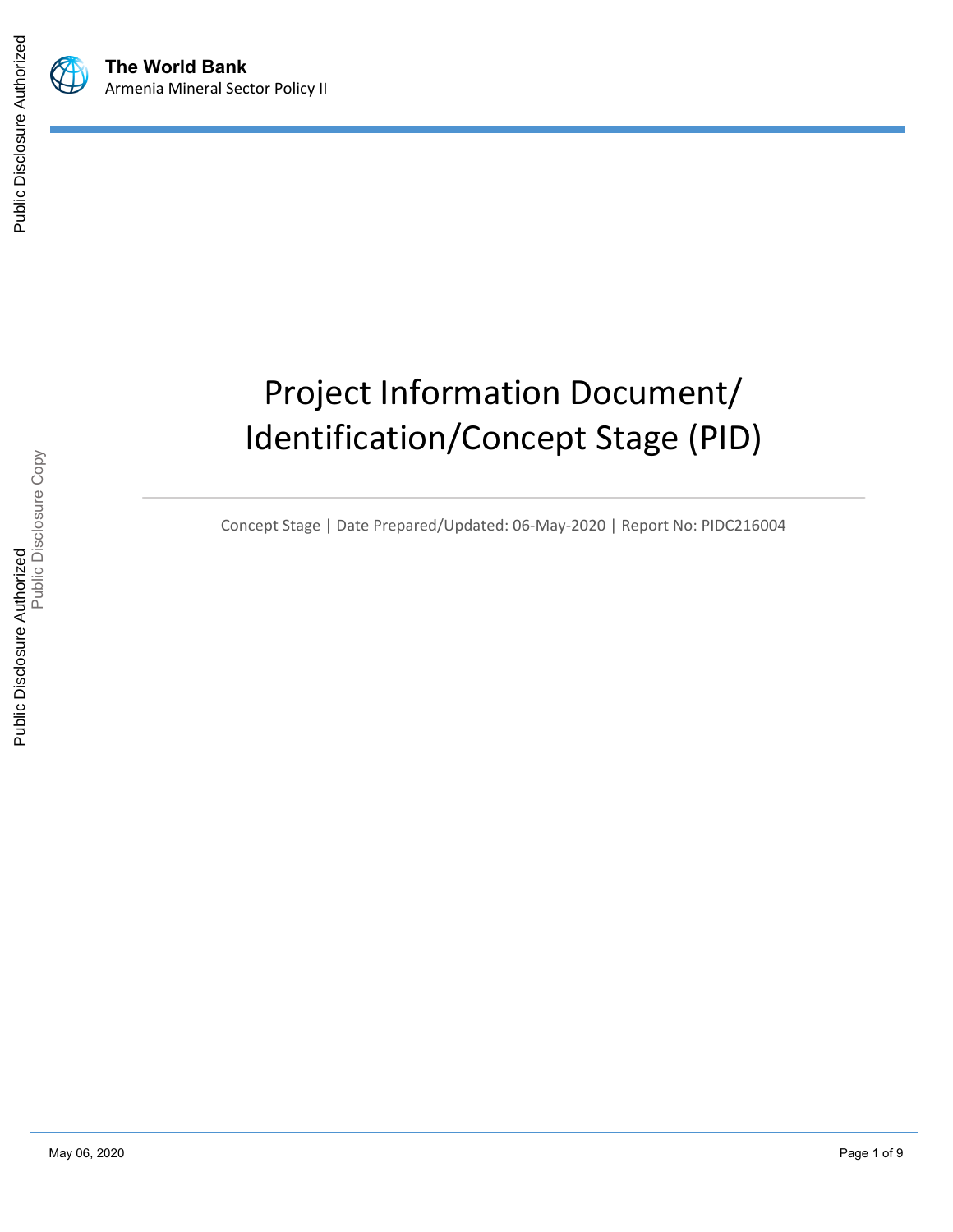

#### **BASIC INFORMATION**

#### **A. Basic Project Data**

| Project ID<br>P173686                         | Parent Project ID (if any) | Environmental and<br>Social Risk<br>Classification<br>Moderate | Project Name<br>Armenia Mineral Sector<br>Policy II |
|-----------------------------------------------|----------------------------|----------------------------------------------------------------|-----------------------------------------------------|
| Region                                        | Country                    | Date PID Prepared                                              | <b>Estimated Date of Approval</b>                   |
| EUROPE AND CENTRAL ASIA                       | Armenia                    | 06-May-2020                                                    |                                                     |
| <b>Financing Instrument</b>                   | Borrower(s)                | <b>Implementing Agency</b>                                     |                                                     |
| <b>Investment Project</b><br><b>Financing</b> | Ministry of Finance        | Armenian Territorial<br>Development Fund<br>(ATDF)             |                                                     |

# **PROJECT FINANCING DATA (US\$, Millions)**

| <b>SUMMARY</b>            |      |
|---------------------------|------|
| <b>Total Project Cost</b> | 0.30 |
| <b>Total Financing</b>    | 0.30 |
| <b>Financing Gap</b>      | 0.00 |

#### DETAILS

#### **Non-World Bank Group Financing**

| Trust Funds                             | 0.30 |
|-----------------------------------------|------|
| Extractives Global Programmatic Support | 0.30 |

## **B. Introduction and Context**

#### Country Context

Armenia's economy has been mostly based on industrial development (mainly mining) and agriculture . During the last 10 years structural changes have taken place. Service and trade growth decreased the agricultural sector share in the GDP and mining. After the 2008 and 2012 crisis, in 2017 Armenia finally managed to see 5.2% economic growth and the economy started to stabilize. Despite the steady economic growth, a lack of trust towards the Government persisted, which created political as well as economic instability in the country. In April-May 2018 a 'Velvet Revolution' took place in Armenia, which radically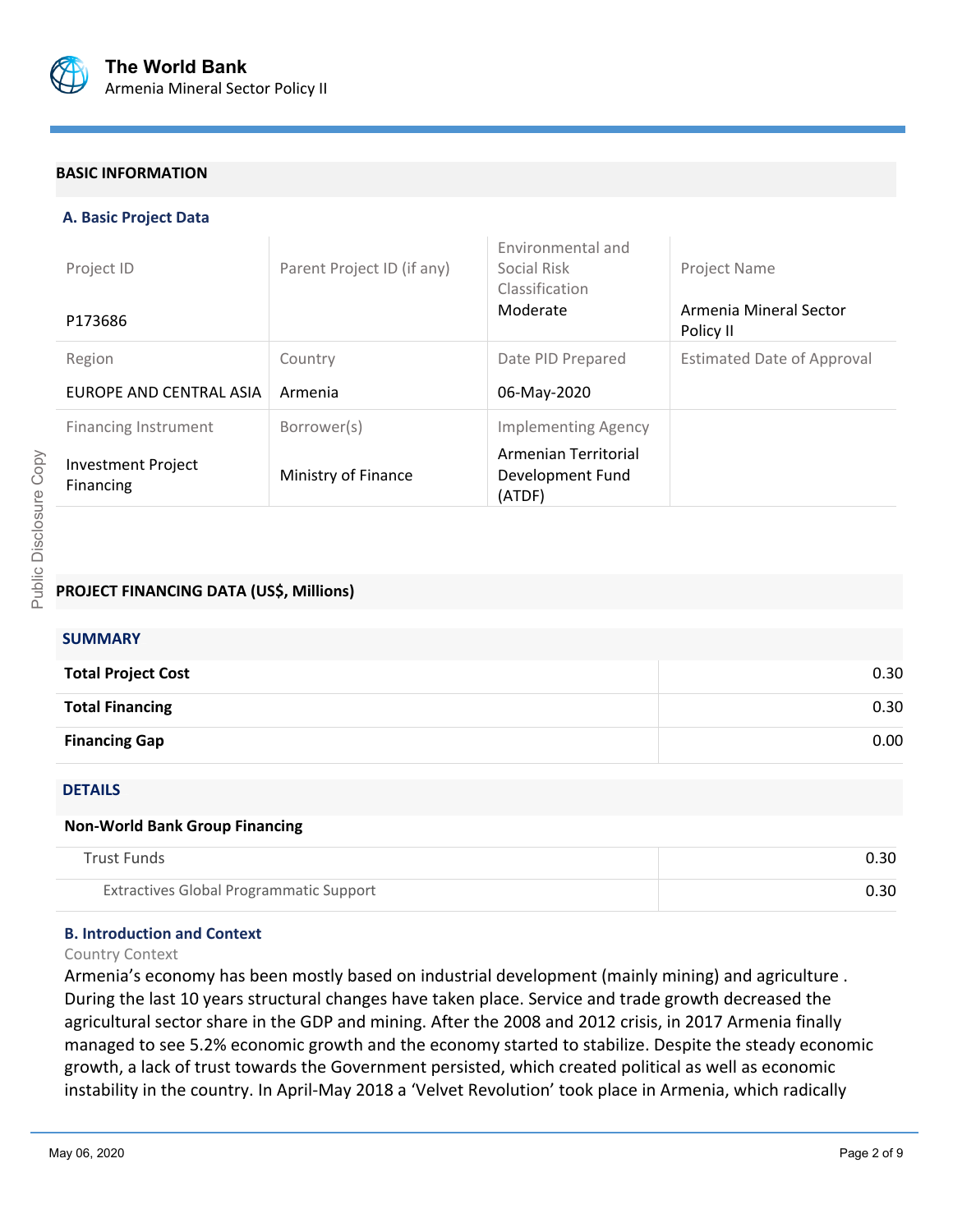

changed the political situation. The increased trust between the government and the population, combined with a significant decrease of corruption had its influence on the economy.

In 2019 Armenia saw 7.6% economic growth, which is the highest since the economic crisis in 2008. The public debt is not growing, it is currently less than 50% of GDP. The poverty rate was 23% in 2019. Unemployment rate also decreased from 18% in 2016 to 16% in 2019. However, there is still macroeconomic instability and need to review the structure of the economy.

Initial projection of economic growth for 2020 from Central Bank of Armenia, as well as from different international financial organizations was around 7%. Due to COVID-19 outbreak the situation is dramatically changed. Based on the latest estimation for Central Bank the growth rate will be close to zero. As the situation is unstable and unpredictable, the estimation can be reviewed and downgraded further. That means that macroeconomic instability will increase.

Going forward the main challenge will be to reinforce macroeconomic stability and uncover new sources of stable and shared growth, anchored in a well-integrated and competitive economy. On the macroeconomic front, imports remain significantly higher than exports, and there is continued reliance on private and official transfers of money from diaspora. Public debt has increased, limiting options in terms of external borrowing for financing growth. The fiscal consolidation in recent years has been marked by large increases in current spending and falling public investment. The primary scope for strengthening public finances is therefore through revenue mobilization. Critical gaps in the business environment such as low incentives for entrepreneurs and high logistics costs, are important constraints on productivity and growth, as is the need for more market sustainability.

# Sectoral and Institutional Context

Armenia has an abundance of mineral resources such as copper, gold, silver and zinc, as well as industrial minerals such as diatomite, gypsum, limestone, perlite and rhenium salt. In 2011, it ranked 7th in the world in molybdenum production. From the registered 43 metal mines, currently only 25 have exploitation licenses. With regards to industrial minerals/construction materials, Armenia has high quality perlite and obsidian. Estimated reserves are almost 3 billion cubic meters.

Armenia's economy has undergone major structural changes since independence, changing from an industrybased economy to increasingly becoming an economy based on agriculture and trade. The minerals sector represents one of few industrial sectors that have developed in an economically positive way, and it is seen by the Government as having an important role in further development of the country's economy. The mining sector is one of the largest contributors to industrial sector and exports. In 2018, the mineral industry made up 15.7% of total industrial production and declined by 12% from the previous year due to stop of the operation in Teghut mine, which restarted operation in mid-2019. Mining of metal ores dominated the mineral industry, accounting for around 98% of the production value in this sector. Overall, exports of minerals accounted for 35.9% of the country's export revenue in 2018. In the past 10 years, inflows from sector exports have been around USD 500 million annually, making it Armenia's top sector in terms of export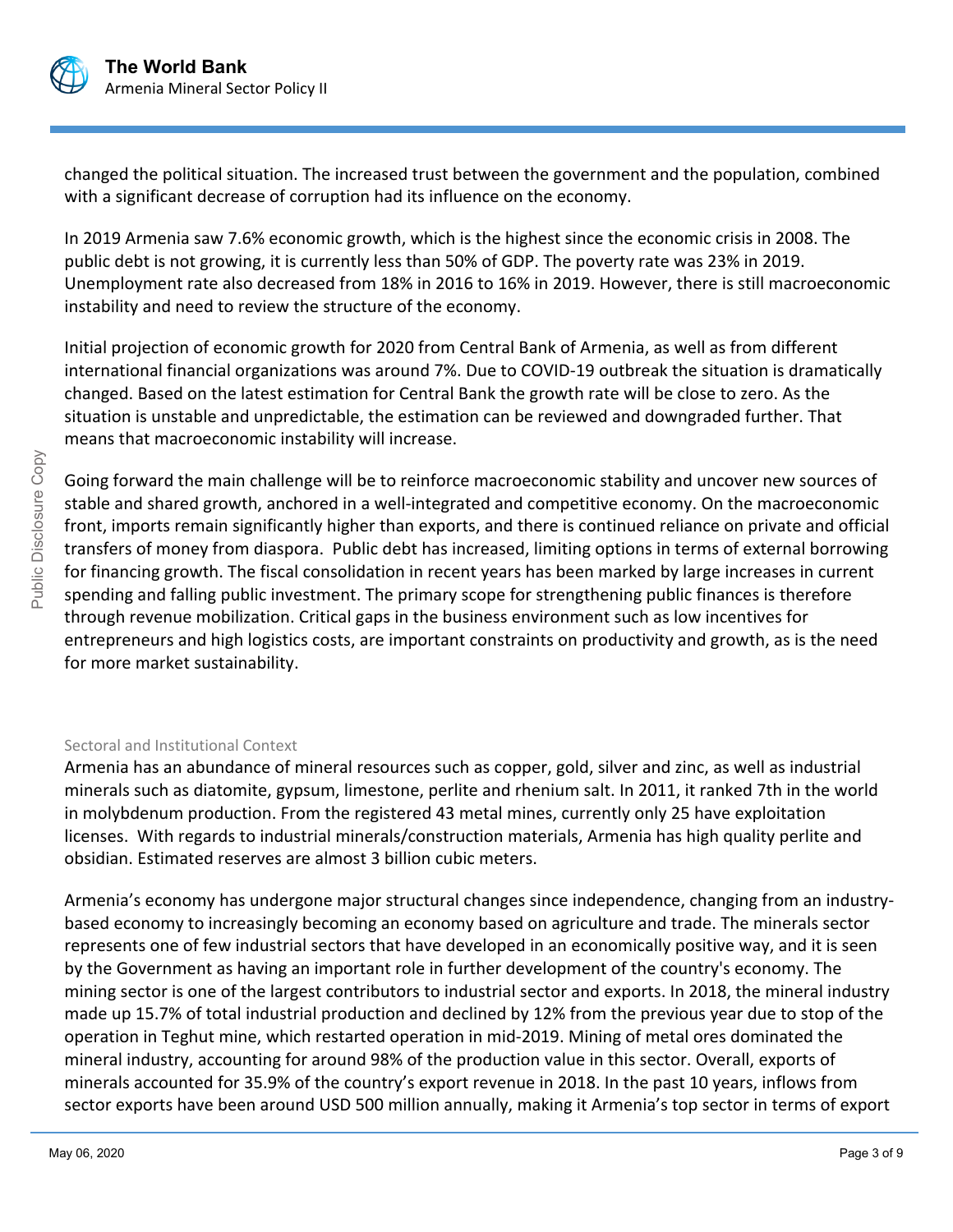

and inflow of foreign exchange. In 2018, the country's mining sector exports were valued at \$723 million which is 1.5 times higher compared with 2016. Armenia's main export partners are Russia and China and recently Canada. Contribution to employment is less significant, given the capital-intensive nature of the sector (9.7 thous. workers in 2018, or 1 percent of total employment). On a local basis, Mining companies can be significant job providers though, especially as they offer formal jobs in more rural areas where those jobs are rare. "Local Content", the development of upstream and downstream industries around the mining sector, is less developed in Armenia, but there is string government interest to develop this.

Mining, although a potential engine for growth, is also a contested subject in Armenia. There is strong suspicion of mining activities by parts of the population, and in particular civil society. This distrust is largely fueled by a lack of information and dialog between stakeholders, existence of radical CSOs that are totally against of any new mining project and the fact that most metallic mines were developed in the Soviet era under weak environmental and social standards.

To address that lack of trust and improve the investment climate, the Armenian Government, supported by the World Bank, has been considering the Extractive Industries Transparency Initiative (EITI) process for several years, and finally joined in 2017. Since joining EITI, and forming the required Multi-Stakeholder group, consisting of representatives of Government, Civil Society and Industry, dialogue among the key stakeholders developed significantly. Through EITI Reports and website huge amount of sectoral information is publicly available. However, still not much progress towards sector's sustainable development.

All the key stakeholders agreed that the mining sector's future development has to be accompanied by a strong, constructive and transparent dialogue on the future of the sector, between the government, the private sector, civil society and the communities affected by mining activities. In 2015-2016, The World Bank, under the Extractive Industries-Transaction Advisory Facility Multi Donor Trust Fund (EI-TAF MDTF), supported the undertaking of a Strategic Mineral Sector Sustainability Assessment[1]. It showed that, whereas mining is important to the Armenian economy, individual operations are not generally contributing sufficiently to the longer-term sustainable development of the nation. This is in spite of a range of past and ongoing initiatives taken by the regulators to reform the sector. It therefore strongly recommended for Armenia to develop a clear vision and long-term strategy on where the country wants to go with its mining sector; in other words, a Mining Sector Policy.

To start Mining Sector Policy development the Government of Armenia formed a working group, which developed Mineral Sector Development Concept Paper of Armenia. The adopted paper identified importance of development of a mineral sector strategy/policy, as well as several studies that will make possible to find out deep problems and formulate recommendations for the mineral sector sustainable development. With this in mind, the government received a 450,000 USD grant from the EGPS Trust Fund. With the Armenia Mineral Sector Policy Grant (P163060), which started in August 31, 2017 and will end April 30, 2020, the Government was able to undertake a number of preparatory studies; it conducted an Economic Assessment and Environmental and Health Assessment of the mining sector, which will be used as a bases for consultations and discussions about the policy.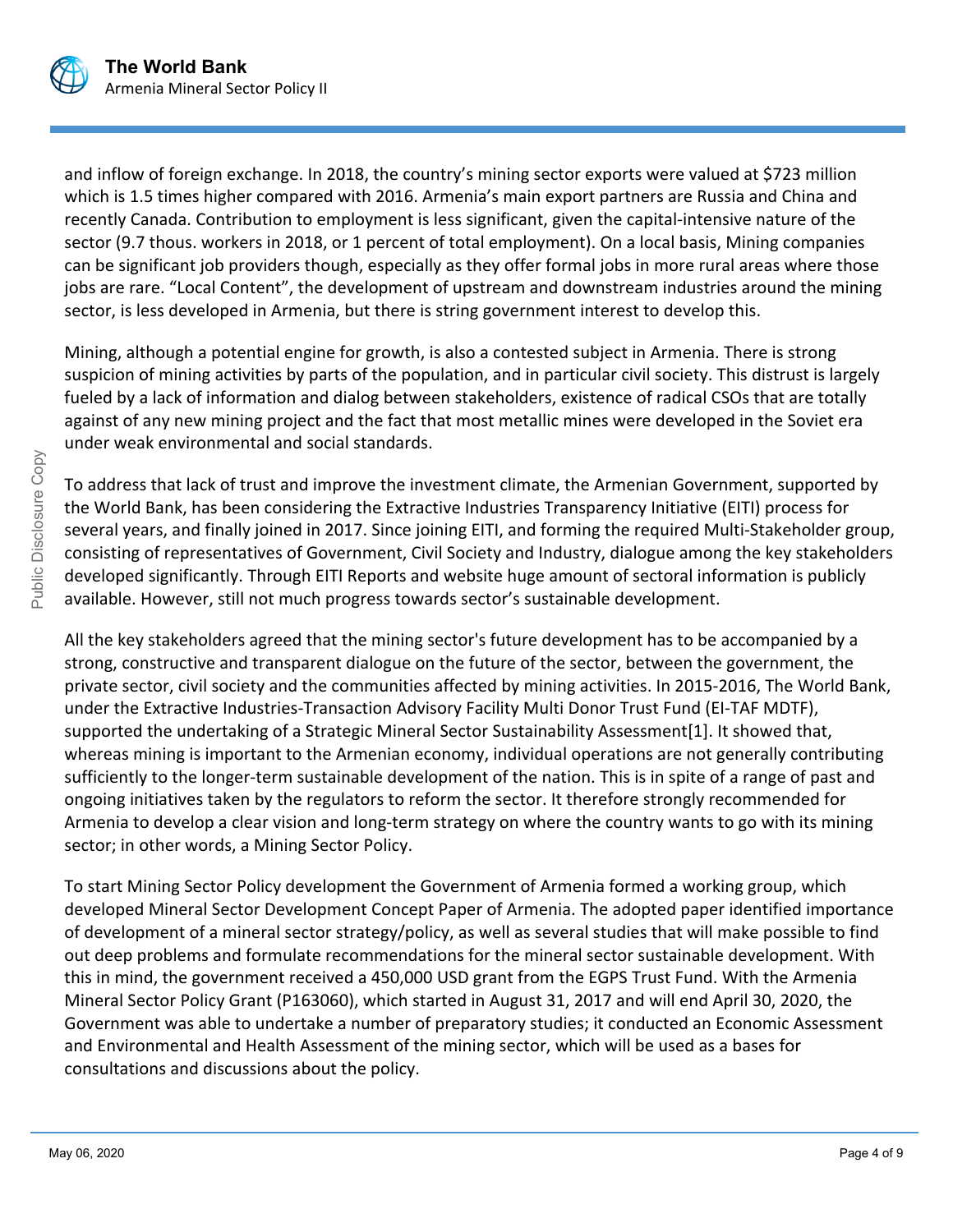

After the Velvet Revolution in May 2018, and the following Parliamentarian elections, the new government announced its intention to sustainably develop the mining sector in Armenia. The government declared its intention to have an environmentally, socially and economically viable mining sector, and, for that, is keen to have a Mineral Sector Policy in place.

Unfortunately, it was not possible to finalize the development of the Policy within the timeframe of the previous grant for several reasons, mostly related to the above-mentioned Velvet revolution. Firstly, as mentioned; during the period of the development of the mining Policy, Armenia went through radical policy changes. An overhaul of the government, followed by Parliamentarian Elections in 2018, the government representatives were replaced, to a large extend, with a group of young people including civil society representatives and journalists. Mining being a highly complicated and very sensitive topic in current Armenia; this has been the principal cause for the project delays. Another crucial cause of delays was connected to difficulties to find consultants for analytical works and get reports. As the Trust Fund was closing, the project could not be extended. The current project was put in place to assist the government of Armenia with the finalization and implementation of this important process.

 A publicly available stand-alone Mineral sector policy is a useful regulatory tool that serves two important functions:

1. it provides the mineral industry with a clear statement of the government's expectations and intent towards the industry,

2. it provides lawmakers, regulators and other stakeholders with broad guidance; and helps coordinate between different agencies.

The development of a National Mining policy through an inclusive multi-stakeholder process will help establish the appropriate policy framework for mineral sector governance in Armenia, while making sure the sector will develop according to the highest social and environmental standards. With several mining projects in early development stages and an about 50 exploration taking place, now is an excellent time to develop a long-term vision for the sector. The Development of a Mineral Sector Policy will help Armenia determine what it wants the sector to look like in the future, and how to make sure that a mining sector in Armenia will be a) robusting investment climate for the advanced companies; b) operating in environmentally and socially responsible manner; c) managing natural reserves and sharing responsibility for future generations; d) based on strong linkages to local businesses.

An effective sector policy will frame broad based reforms in the mining sector in Armenia; the policy will include an action plan for legislative and institutional reforms in line with the policy. Reforms based on the Policy will allow the Government to have sustainably developing mining sector in Armenia.

[1] http://documents.worldbank.org/curated/en/289051468186845846/Armenia-Strategic-mineral-sectorsustainability-assessment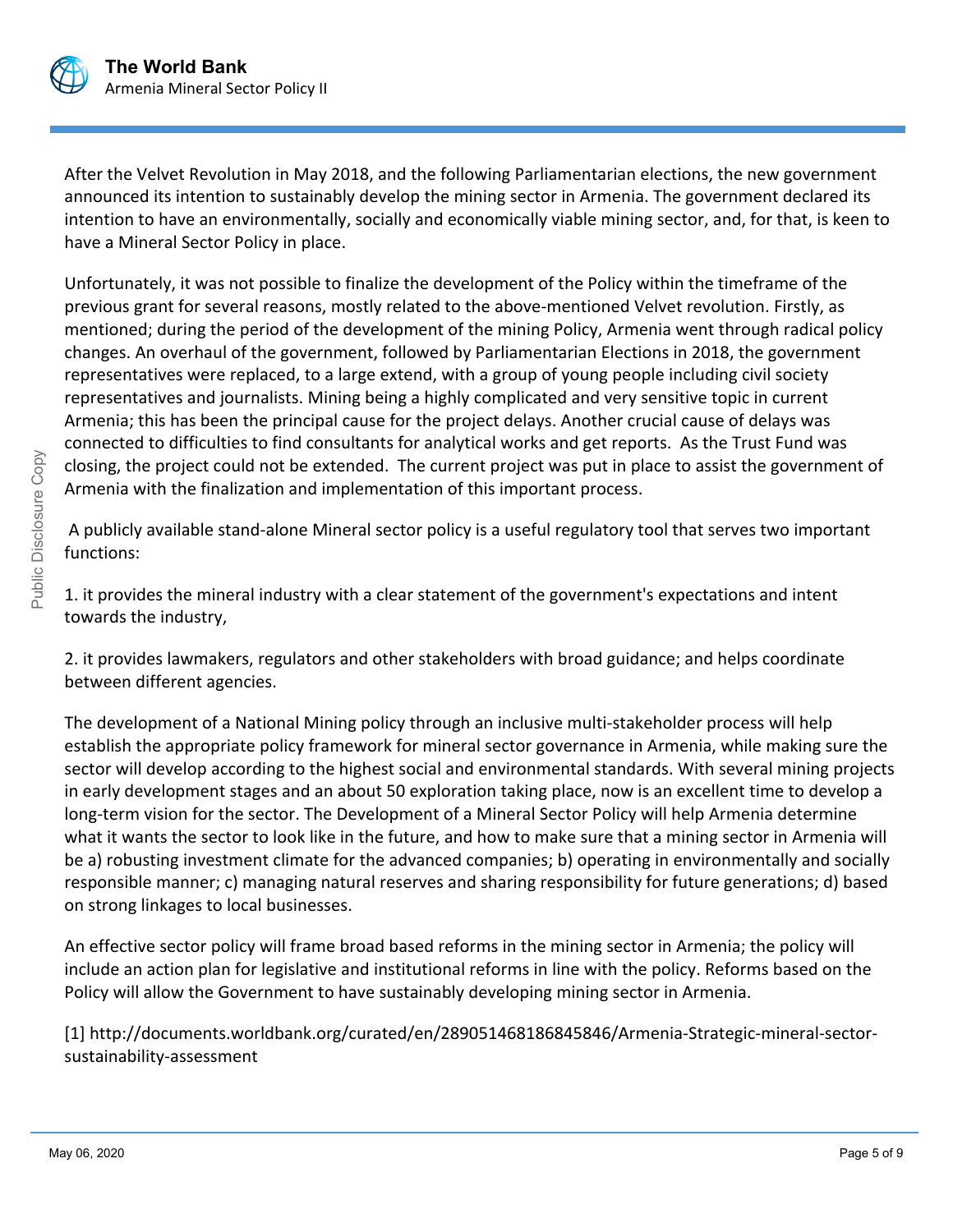

### Relationship to CPF

The Project is aligned with the 2018-2022 Country Partnership Strategy, which places good governance to support a rebalancing of the economy toward a new growth model as a center of its Strategy, focusing on i) boosting export enablers and firm competitiveness and ii) sustainably managing environmental and natural resources, with ''Improving management of natural resources, with a specific focus on the impacts on gender''.

# **C. Project Development Objective(s)**

## Proposed Development Objective(s)

To support the development of a Mineral Sector Policy and associated action plan for Armenia that focuses on strengthening the contribution of the mining sector to sustainable economic growth.

Key Results

- Mineral Sector Policy with Strategic action plan is approved by the Government
- At least 5-7 major amendments are done in the Mining Code and related legislation to strengthen the environmental and social aspects of the mining sector in line with the Mineral Sector Policy
- 30% of the Government mining institutions staff, of which at least 30% women, are trained in modern mineral sector governance standards and practices, in line with the new Policy.

# **D. Preliminary Description**

# Activities/Components

The project ensures development of a mineral sector strategy/policy which will be the basis for the Government activities concerning to the sector. The activities of the Project will be concentrated on a) finalization of the development of the Mining Sector Strategy/Policy; b) a legal review to assure that the existing legislation is brought in line with the priorities and objectives outlined in the Mining Sector Strategy/Policy; c)capacity building activities for the line ministries' staff and d), dissemination of information on the Policy for local communities, industry sector and public servants. The Grant to the consist of the following components:

**Component 1**: Strategy/**Policy development, outreach and consultation:** The policy will be based on literature review and international best practices, the studies undertaken under the Mineral Sector Policy Grant I, and the results of stakeholder consultations. This policy will provide clear guidance towards the development of a sound, sustainable and feasible mining sector. The policy would set objectives for the minerals sector laying out the appropriate guiding principles across the legal, contractual, institutional, fiscal, environmental and socio-economic dimensions.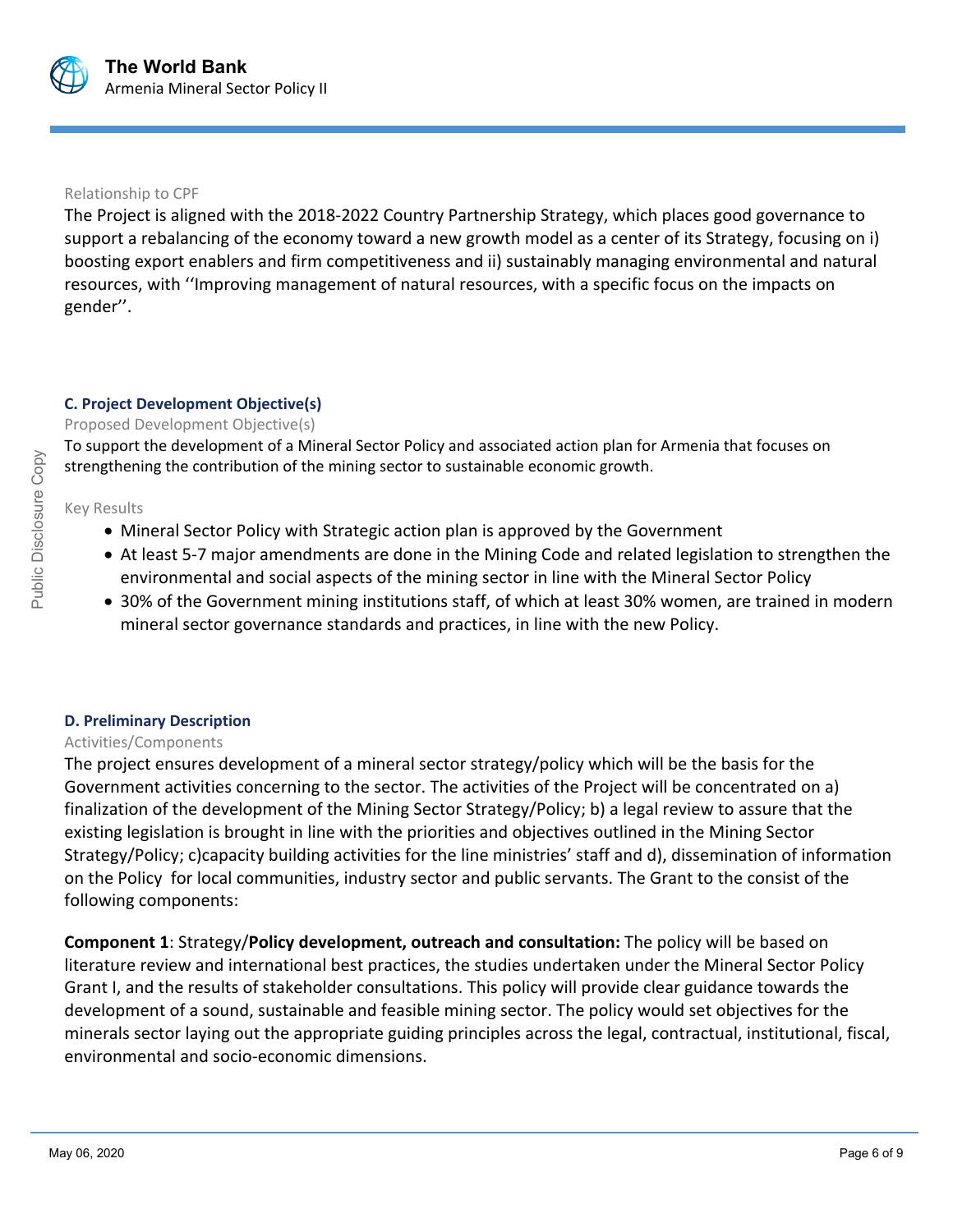

Policy discussions should be based on multi-stakeholder dialog and consultations with government representatives, mining companies, CSOs, affected communities, educational institutions, etc., emphasizing the participation of women and vulnerable groups. The objective of these consultations will be to develop a shared vision of the future of the mining sector in Armenia, which will feed into in the policy. The EITI MSG will be actively involved in these processes.

Based on the policy, Action Plan will be developed. The Action Plan will be part of the policy which will lead to reforms. It will define a timeline with associated priorities and responsibilities.

**Component 2: Policy Implementation and legal review:** Based on the Policy and Action Plan, which will identify key reform areas, a legal review will be undertaken to ensure coherence between the newly adopted mining policy and the legal framework. The Government of Armenia will prioritize legal reforms and go through development, consultations and adoption of legal acts.

**Component 3: Awareness raising and capacity building:** Awareness raising, and capacity building activities will be crucial for the effective implementation of the Policy. Training and seminars focusing on environmental and social sustainability of the sector organized for the relevant line ministries, in particular for MTAI, MoEv, MES, inspectoral body and other key stakeholders, will insure successful development and implementation of the Policy. Awareness rising events will assist to disseminate Policy priorities with the key stakeholders, including government agencies, CSOs, businesses and affected communities.

## **Environmental and Social Standards Relevance**

## **E. Relevant Standards**

| <b>ESS Standards</b> |                                                                                                  | Relevance              |
|----------------------|--------------------------------------------------------------------------------------------------|------------------------|
| ESS <sub>1</sub>     | Assessment and Management of Environmental and Social<br><b>Risks and Impacts</b>                | Relevant               |
| <b>ESS 10</b>        | Stakeholder Engagement and Information Disclosure                                                | Relevant               |
| ESS <sub>2</sub>     | Labor and Working Conditions                                                                     | Relevant               |
| ESS <sub>3</sub>     | Resource Efficiency and Pollution Prevention and<br>Management                                   | Not Currently Relevant |
| ESS <sub>4</sub>     | <b>Community Health and Safety</b>                                                               | Not Currently Relevant |
| ESS <sub>5</sub>     | Land Acquisition, Restrictions on Land Use and Involuntary<br>Resettlement                       | Not Currently Relevant |
| ESS 6                | Biodiversity Conservation and Sustainable Management of<br><b>Living Natural Resources</b>       | Not Currently Relevant |
| ESS <sub>7</sub>     | Indigenous Peoples/Sub-Saharan African Historically<br>Underserved Traditional Local Communities | Not Currently Relevant |
| ESS <sub>8</sub>     | <b>Cultural Heritage</b>                                                                         | Not Currently Relevant |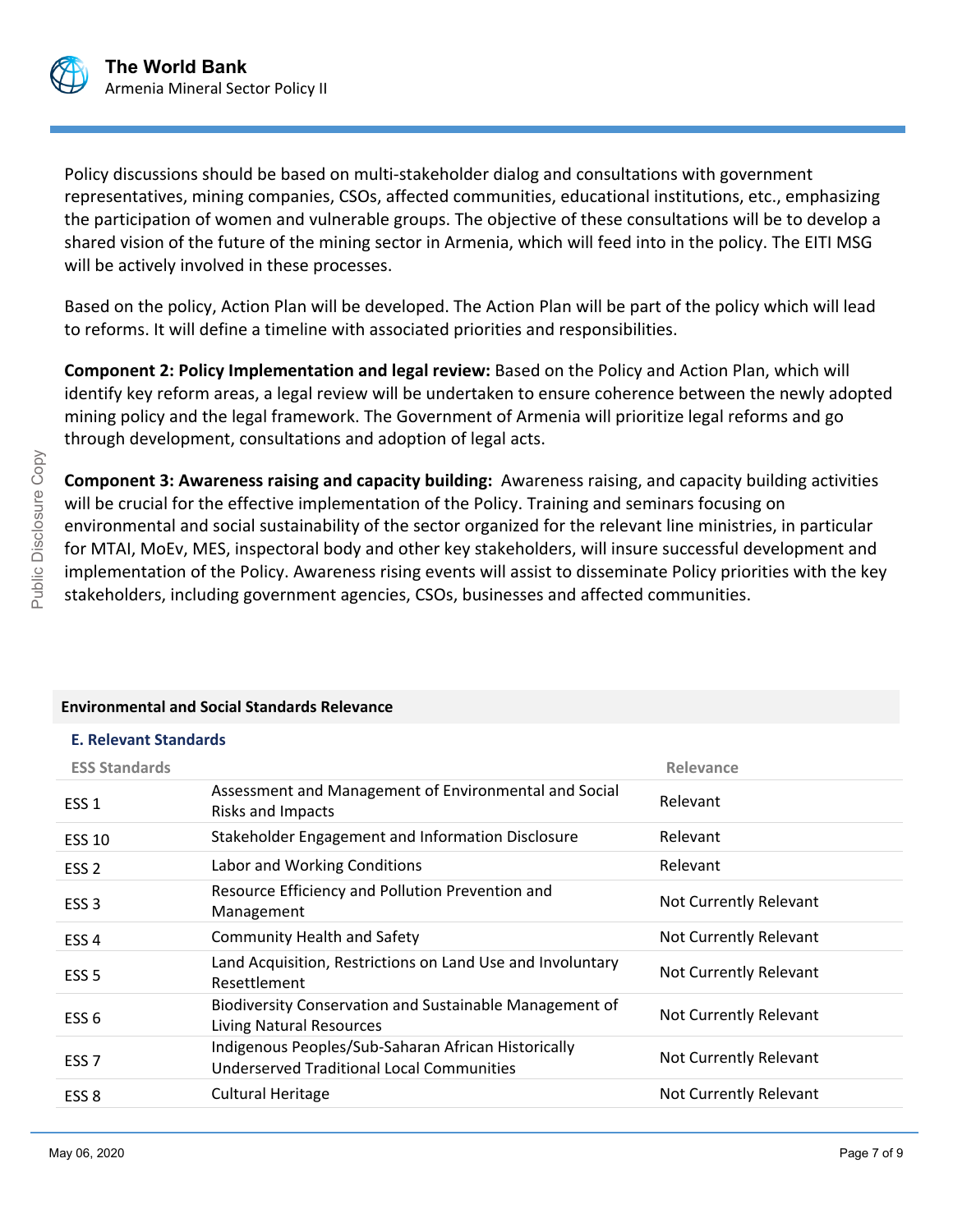

| ESS <sub>9</sub>                                                                                                                                                           | <b>Financial Intermediaries</b>        |                  | Not Currently Relevant        |  |
|----------------------------------------------------------------------------------------------------------------------------------------------------------------------------|----------------------------------------|------------------|-------------------------------|--|
|                                                                                                                                                                            |                                        |                  |                               |  |
| <b>Legal Operational Policies</b>                                                                                                                                          |                                        |                  |                               |  |
| <b>Safeguard Policies</b>                                                                                                                                                  |                                        | <b>Triggered</b> | <b>Explanation (Optional)</b> |  |
| 7.50                                                                                                                                                                       | Projects on International Waterways OP | No.              |                               |  |
| Projects in Disputed Areas OP 7.60                                                                                                                                         |                                        | No               |                               |  |
| Summary of Screening of Environmental and Social Risks and Impacts<br>The activity does not entail civil works or any physical footprint therefore doe snot present direct |                                        |                  |                               |  |

The activity does not entail civil works or any physical footprint therefore doe snot present direct environment and social risks. However, environmental and social risks are inherent in the nature of the activity itself, i.e., the development of Armenia's mineral sector policy and action plan, in a transparent and consultative manner. Project activities will emphasize broad-based consultations (Component 1), and inclusion of priority environmental and social policy recommendations in the strategy's action plan and capacity-building plan (Component 2).

# **CONTACT POINT**

## **World Bank**

| Contact:      | Kirsten Lori Hund | Title : | Sr Mining Spec. |
|---------------|-------------------|---------|-----------------|
| Telephone No: | 458-0904          | Email:  |                 |

#### **Borrower/Client/Recipient**

Borrower : **Ministry of Finance** 

#### **Implementing Agencies**

| Implementing<br>Agency : | Armenian Territorial Development Fund (ATDF) |         |                                                                 |
|--------------------------|----------------------------------------------|---------|-----------------------------------------------------------------|
| Contact:                 | Lilya Shushanyan                             | Title : | Deputy Minster of Territorial Administration<br>and Infrastruct |
| Telephone No:            | 0037494020629                                |         | Email: I.shushanyan@mta.gov.am                                  |

## **FOR MORE INFORMATION CONTACT**

The World Bank 1818 H Street, NW